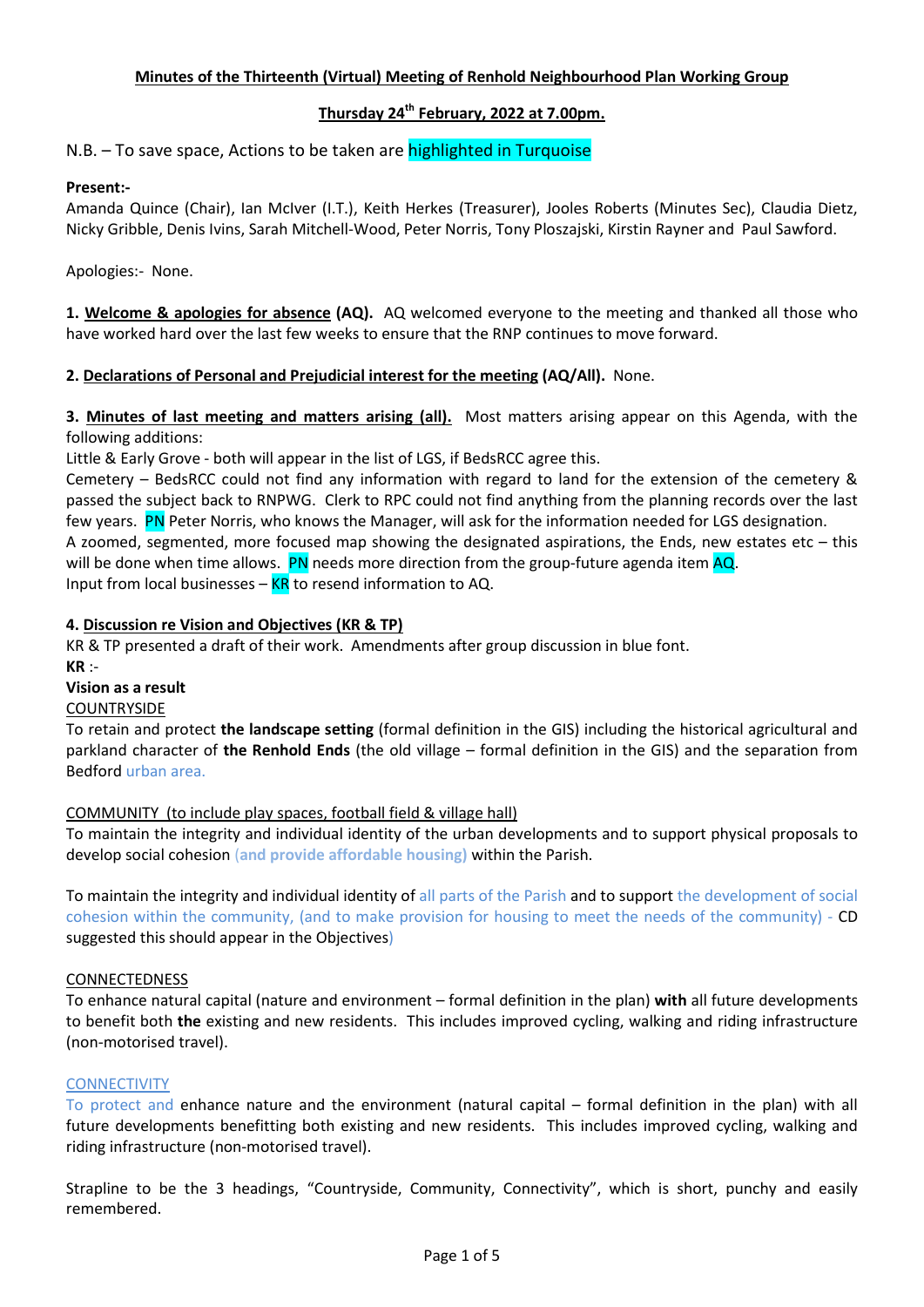# Questions

1) Are we happy that there is only limited reference to housing development in the vision? Currently covered under the COMMUNITY element of the vision? Add and provide affordable housing? ANSWER It was agreed that a formal definition is required, covered above.

2) Only two objectives under COMMUNITY. Does the current statement cover what we want to achieve? ANSWER If facilities and activities were to be split it would give 3 objectives, which could be used as the framework for the number of policies.

3) Natural capital – can we find someone to talk to us about this – perhaps Landscape Officer at BBC? KR thinks we need to mention that we are a 'carbon sink' for north Bedford urban area. Need to identify proportions of the parish which are woodland, farmland, streamside environments, and urban. Not sure if the GIS does this?

ANSWER Natural capital (defined as world's stock of natural resources, which include geology, soils, area, water and all living organisms) will soon become common parlance in the same way as biodiversity has.

4) Water resources and improving biodiversity of streams – need to contact Internal Drainage Board about a project and Anglian Water, Natural England etc. about what is achievable to put in the plan. (N.B. PN and NG are Renhold Brook wardens).

ANSWER Start with the Wildlife Trust who have a Water Warden. This could be done as a joint project with Ravensden NPSG.

### TP's Work on Objectives :-

COUNTRYSIDE Small-scale housing development in appropriate places/small infills dependent on local needs COMMUNITY Maintain the rural/village character

COUNTRYSIDE Preserve the parish as it is/no more housing Policies will flow through the Vision COUNTRYSIDE \*Conflict between no more housing and small scale housing must be resolved

CONNECTEDNESS Deter through traffic/traffic calming

CONNECTEDNESS Preservation/enhancement of countryside/habitats – Strongly supported by community in Survey

COMMUNITY Activities to bring the village together/community facilities – Non-land issue, so this cannot be an objective

COUNTRYSIDE Keep a separation between Bedford and Renhold – Reflected in the Vision

### Core (these 3 articulate more cohesively)

1. Preserving the character of the Parish (by appropriate, community-specified, small scale development and maintaining the gap with Bedford and between the Ends)

### 2.Conserving the natural environment (with LGS designations and greenspace improvements)

### 3.Enhancing non-vehicular transport (improved Rights of Way network)

Liaise with Ravensden NPSG

Consider a different way of thinking about it. Not traffic calming, but a change in traffic priority. Declassify roads, ban traffic, provide "school streets". All of this would be easier on the new estates than in the older village.

If BBC takes the issue of speeding traffic away from the police, it has a new Moving Traffic Policy, including weight restrictions and TRO, which could benefit Renhold. Possibly ask Andy Prigmore how he would feel about a school street.

### Summary – Need to make contact with the public shortly to update them on what is being done

### 5. Preparation and distribution of Executive Summary and Questionnaire

This will cover:- What is a Neighbourhood Plan? How has it been determined? What happens next?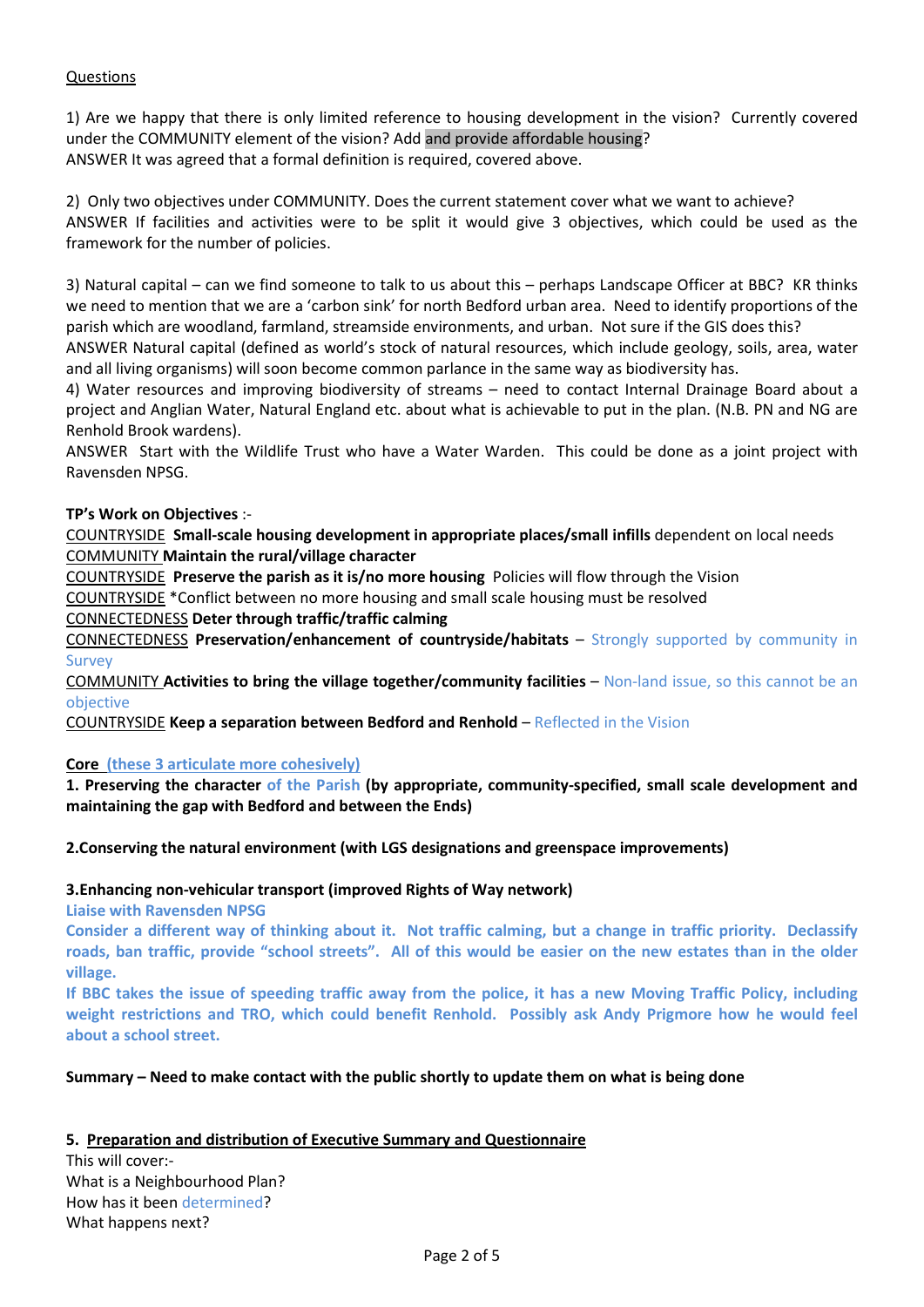(It is not necessary to 'reinvent the wheel' & the basis can be taken from other  $NP's$ ). AQ to distribute Gamlingay's NP to those who did not have it. Sarah volunteered to draft the questionnaire on vision and objectives SMW.

Draft to be available at next meeting once everyone has read it through and added their comments. All

6. Template format for each topic in the Neighbourhood Plan (TP) TP's proposal for a template format for the authors of each section of work was agreed.

Format: Introduction – general context, i.e., shortages Subject X in Renhold – i.e. Housing. Focus on Renhold Community views/support for subject – follow on from community surveys NP objectives for subject – in response NP policies for subject – what has to be done to achieve those objectives.

KR suggested that before writing policies there is a need to say whether they conform with the 2040 Local Plan which goes live on April 26<sup>th</sup>. CD suggested an appendix or preamble stating how compliance has been justified. This is probably best done at the end when it can be decided whether this will be the already adopted Plan 2030 or the new 2040 Plan.

7. Final decision on Housing Needs Analysis Recommendations (CD/KR)

BedsRCC final recommendations:-

5 x 2 bedroom houses (3 shared ownership / 1 rent / 1 starter home) 2 x 3 bedroom house (1 rent / 1 starter home)

CD's recommendations, amended in view of advice from KR that for rental every bed space has to be occupied, i.e. 3 beds = 5 people, which puts pressure on schools etc :-

5 x 2 bedroom houses (1 shared ownership / 2 rent / 2 starter home

2 x 3 bedroom houses (1 shared ownership / 1 rent)

Provision of 3 open market units to allow downsizing  $(1 \times 2 \text{ bed}, 1 \times 3 \text{ bed} \text{ house} \& 1 \text{ bungalow for those who are})$ over 55 or with a disability)

NG suggested Renhold Charity Cottages might be approached with a view to providing more bungalows, as they have land and intend to build in the future. KR agreed this is a good idea, someone local who already offers this provision, rather than lots of developers.

IM pointed out that there is already an allocation of social housing in Renhold, on the Aspire estate

With regard to specifying semi detached rather than detached houses, CD said to leave this for the Policy which will talk about design.

With regard to amendments to their recommendations Gemma at BedsRCC has already stated "As previously mentioned I am not able to alter my recommendations on the number & tenure of units. The numbers outlined in the report are purely based on the data collected and the need shown. Any alterations made would then not be a true reflection of the consultation results. The benefit to having an independently commissioned report is that the results have been independently verified. As an organisation we have established a relationship & reputation with other partners which has been built up over a long period of time based on our independence. I cannot alter the results of a consultation based on the request of whoever commissioned it, this would severely devalue the benefit of what we do. I am sure you will understand this".

However the results can be interpreted differently, and it was agreed that the opinion of CD is more in keeping with what would be best for current & future residents of Renhold.

8. Feedback from GI Local Green Spaces Work (CD/NG/TP/AQ) Mike at BedsRCC emailed the feedback results to AQ (document attached). The sub-group asked for biodiversity to be included, and now that it has been proved that the Village Hall was gifted to the village, a playground and picnic area could also be included. No response has yet been received from Mike.

Green Gaps Policy (document attached) TP said that following discussions with CD the Green Gap Policy has been reordered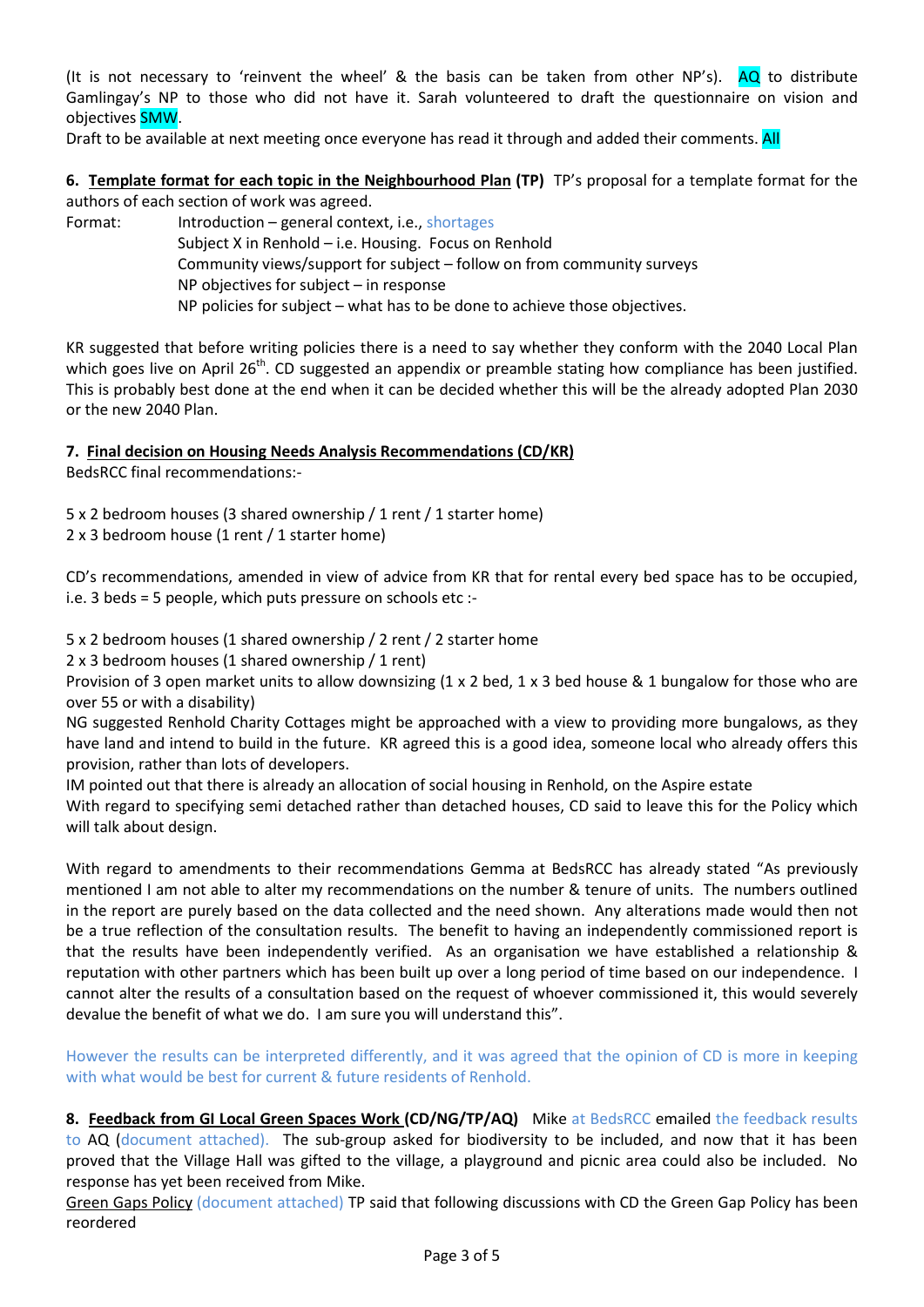TP read through this for the meeting and CD explained the maps. PN suggested that the Parish boundary needs to be added. KR asked, if it is ever challenged, is there any reason for the width of the area coloured in between Norse Road and Church End? CD said that probably a supporting argument is that without that gap the view of the Church would be lost, and this is in BBC Policy. PN reminded that in the Call for Sites the strip across the top has been put in for 30-40 houses. JR enquired how the road would cope, and PN said it would probably need to be widened, which would also solve the traffic problem outside the school in terms of parking. CD read out BBC policy which means that the entire field can be included:-

"Renhold (Church End) – Bedford The gap between Church End and Bedford is less than 900 m. Church End is located on higher ground overlooking Bedford and any development in this area is likely to reduce openness and contribute to visual coalescence thus affecting the separate character and identity of Church End".

This forms part of the supporting text for Policy AD42 - Local Gaps (found in Allocations and Designations Local Plan 2013).

More discussion with regard to the cemetery took place and PN offered to speak with the manager, who is a neighbour, and will hopefully put her in touch with BedsRCC

9. Update on TPO applications(KH/NG) A pro forma which BBC use in assessing whether a tree, or group of trees, can be protected has now been located and if this can be made to work it will be used to present RNP's proposals to BBC, rather than wait for them to respond. KH has a pinned map of the trees which already have TPO on them (some of these trees no longer exist). KH/NG will start their work with Bushey & Jubilee Spinneys. It has been established that there is not just one Tree Officer, and the name of 2 people has been acquired. PN enquired whether there is any sort of label which is placed on TPO trees so that they can identified and was told that there is not.

# 10. Feedback on Listed Building List (JR/DI/SMW)

The parts of the Parish which contain Listed Buildings were split into 3 sections with DI taking Salph End/Ravensden Road, SMW Church End/Top End, and JR Green End & Water End. Using Nat England & Heritage sites information was cross checked, some local knowledge was input, and a table produced (attached). PN suggested that if the document were headed 'Renhold' that word could be taken out of each line, making it easier to read and this was agreed DI. The last 3 properties on the list which have been highlighted are where local knowledge has corrected the entries. JR said the other anomaly being Blue Cottage in Green End, the name of which was changed to Little Thatch probably even before the listing.

AQ said that the intention eventually would be to write to the homeowners asking if they had a potted history, and any photographs for the website rather than the plan itself, but before that is done she will speak to one of the villagers who does work at Bedford Archives to see what information can be sourced from there. When BedsRCC have responded to this document IM to put the table on the website.

11. Feedback on Village History (KH/AQ/DI) Document attached. AQ to speak to archivist to see if there are any pictures of the people & places mentioned in the article. DI to provide AQ with the list that he has found. JR suggested that as Top End has 2 thatched cottages, and Green End 7 that a slight amendment is required, and also doubts whether the Forge mentioned is still there. It was opposite the Three Horseshoes but was probably taken away when the whole property was demolished to make way for a new house. NG to investigate. JR also suggested that mention be made that the 'Green' at Green End, was once much bigger, with just a single track leading up to the farm, and the village sign is sited on it. Part of this document will be used in the about Renhold section and the whole article, when completed, will appear on the website IM.

12. Feedback on visit to Ravensden Village Hall IM/PN/TP/KR/AQ) IM reported that it was agreed that it was an extraordinarily professional production, the graphics were very good, the people were extremely friendly and were keen to work with Renhold NPWG, which is good news as both Parishes will be in the same Ward under the new scheme, which will make us stronger, & they offered their help where needed. There are 3 key areas of common interest: The brooks, footpaths and the gap between the two Parishes. All their information was sent to AQ following their presentation and our grateful, thanks were recorded. It was noted that the Ravensden housing needs survey was carried out in 2016. KR suggested speaking with them with regard to Marsh Wood to ask them to consider including it.